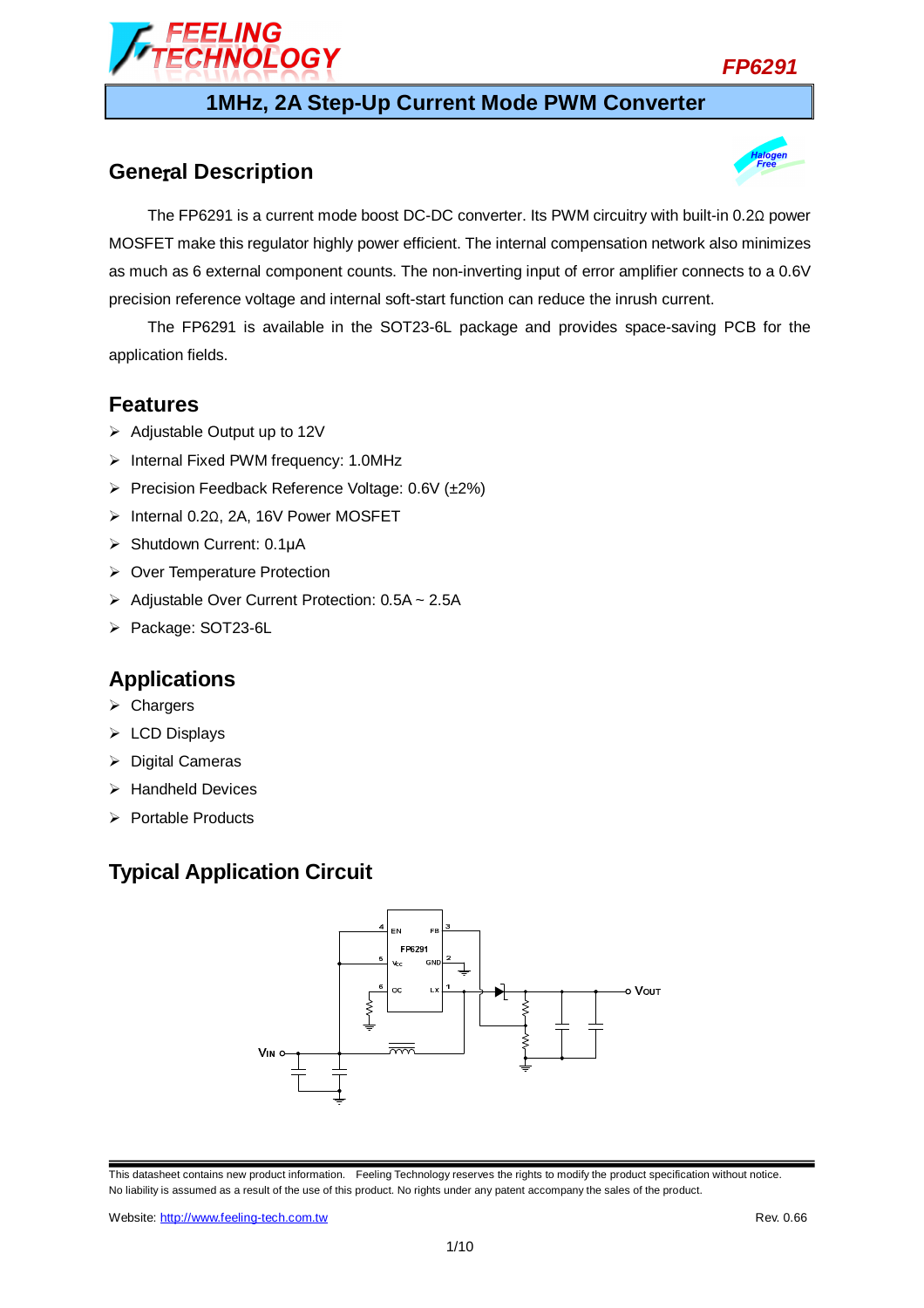

## **Function Block Diagram**



# **Pin Descriptions**



| <b>Name</b>  | No. | 1/0 | <b>Description</b>                            |  |
|--------------|-----|-----|-----------------------------------------------|--|
| LХ           |     |     | <b>Power Switch Output</b>                    |  |
| GND          | 2   | Р   | <b>IC Ground</b>                              |  |
| FB           | 3   |     | Error Amplifier Inverting Input               |  |
| FΝ           | 4   |     | Enable Control (Active High)                  |  |
| $\rm V_{CC}$ | 5   | Р   | <b>IC Power Supply</b>                        |  |
| OС           | 6   |     | Adjustable Current Limit (Floating Available) |  |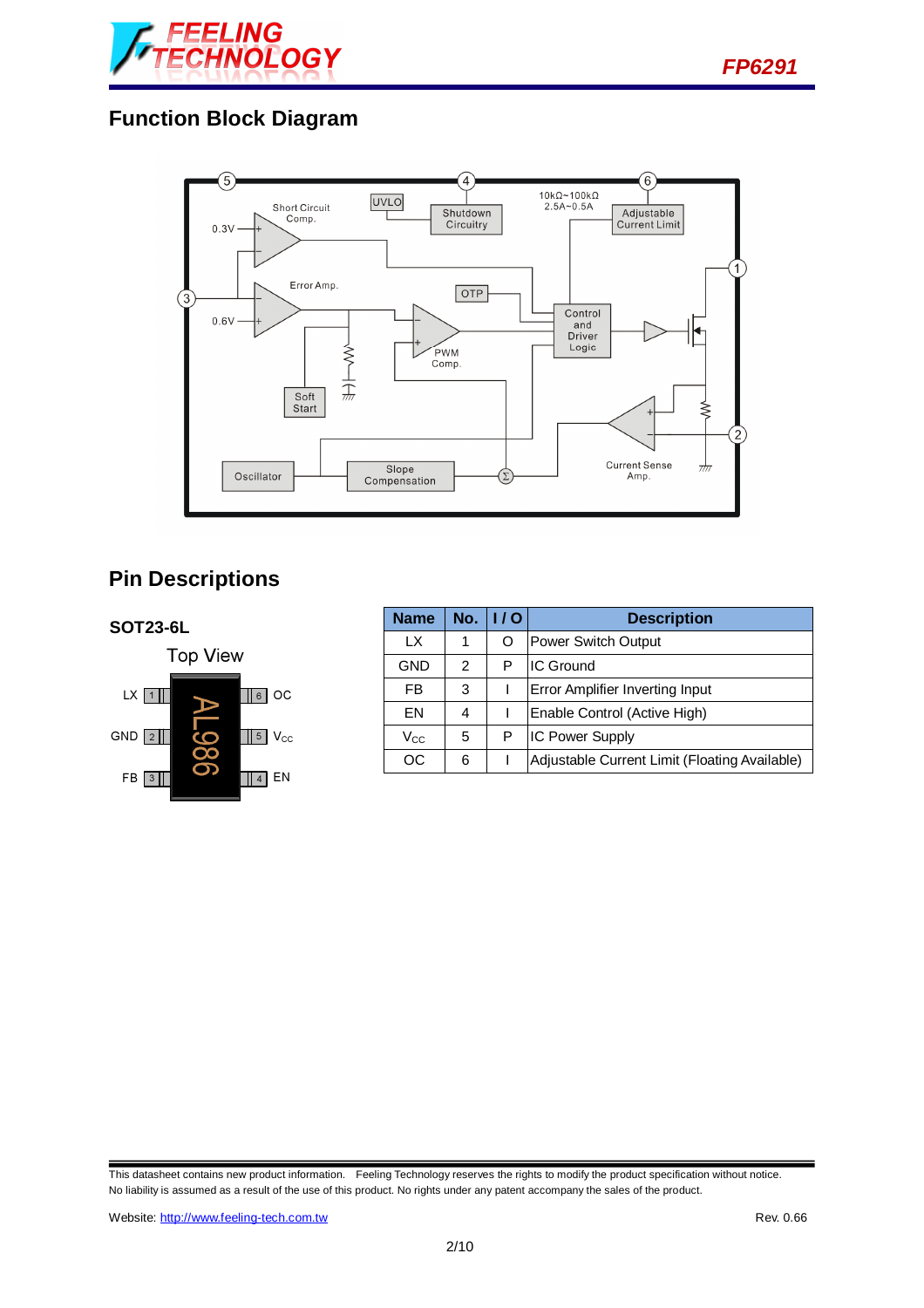



**Marking Information SOT23-6L** 



**Lot Number**: Wafer lot number's last two digits

For Example:  $132360TB \rightarrow 86$ 

Year: Production year's last digit

**Part Number Code**: Part number identification code for this product. It should be always "AL".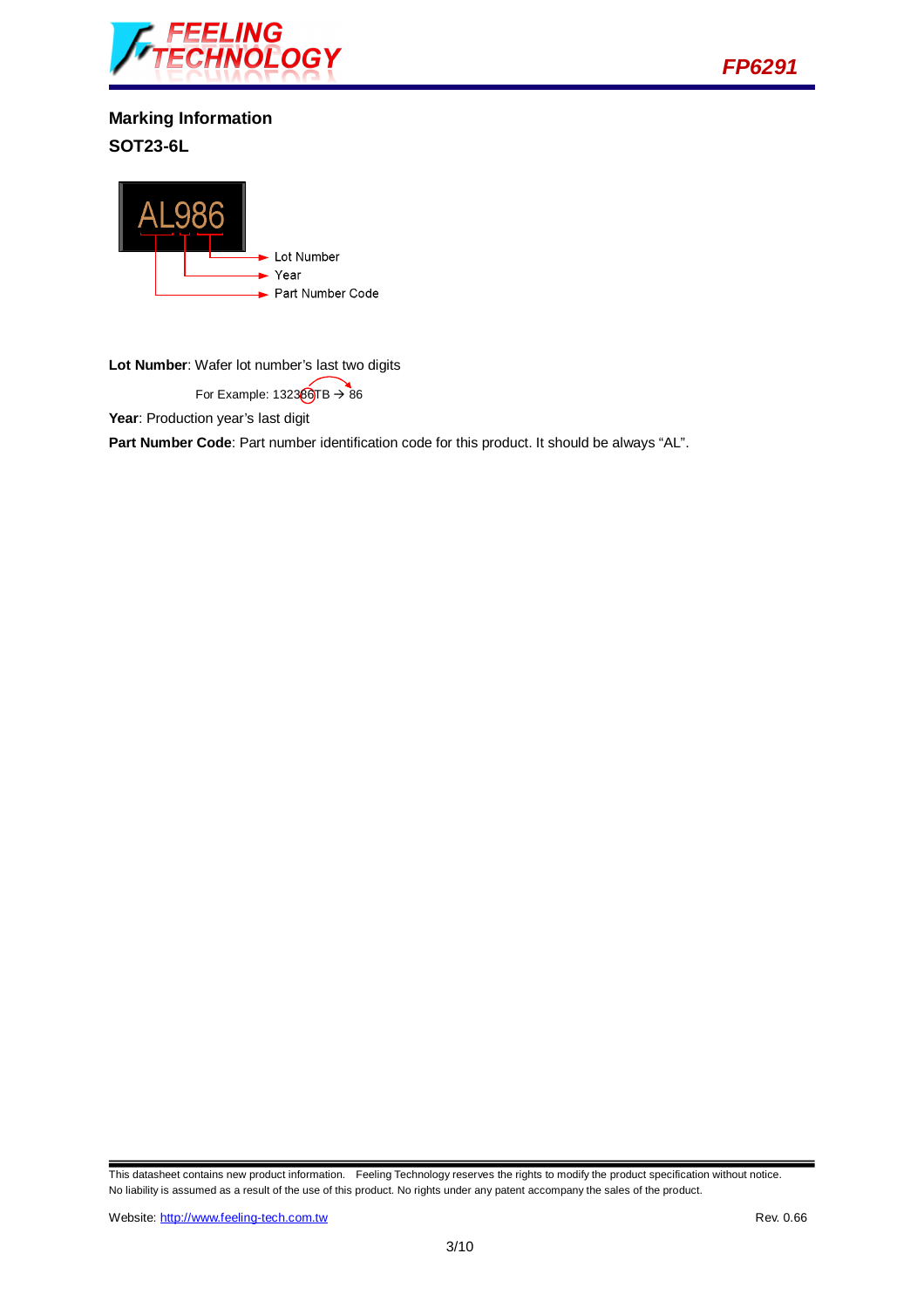

## **Ordering Information**

| <b>Part Number</b>  |    | Code   Operating Temperature | Package  | <b>MOQ</b> | <b>Description</b> |
|---------------------|----|------------------------------|----------|------------|--------------------|
| <b>IFP6291LR-G1</b> | AL | -40°C ~ 85°C                 | SOT23-6L | 3000EA     | Tape & Reel        |

## **Absolute Maximum Ratings**

| <b>Parameter</b>             | <b>Symbol</b> | <b>Conditions</b>              | Min.  | Typ. | Max.   | <b>Unit</b>     |
|------------------------------|---------------|--------------------------------|-------|------|--------|-----------------|
| Supply Voltage               | $V_{\rm CC}$  |                                | 0     |      | 6      | V               |
| LX Voltage                   | $V_{LX}$      |                                | 0     |      | 16     | V               |
| <b>EN,FB Voltage</b>         |               |                                | 0     |      | 6      | V               |
| Power Dissipation            | $P_D$         | SOT23-6L @T <sub>A=25</sub> °C |       |      | 455    | mW              |
| Thermal Resistance (Note1)   | $\theta_{JA}$ | SOT23-6L                       |       |      | $+220$ | $\degree$ C / W |
| Junction Temperature         | T」            |                                |       |      | $+150$ | °C              |
| <b>Operating Temperature</b> | $T_{OP}$      |                                | $-40$ |      | $+85$  | °C              |
| Storage Temperature          | $T_{ST}$      |                                | -65   |      | $+150$ | °C              |
| Lead Temperature             |               | (soldering, 10 sec)            |       |      | $+260$ | °C              |

#### **Note1:**

 $\theta_{JA}$  is measured in the natural convection at  $T_A=25^{\circ}C$  on a low effective thermal conductivity test board of JEDEC 51-3 thermal measurement standard.





This datasheet contains new product information. Feeling Technology reserves the rights to modify the product specification without notice. No liability is assumed as a result of the use of this product. No rights under any patent accompany the sales of the product.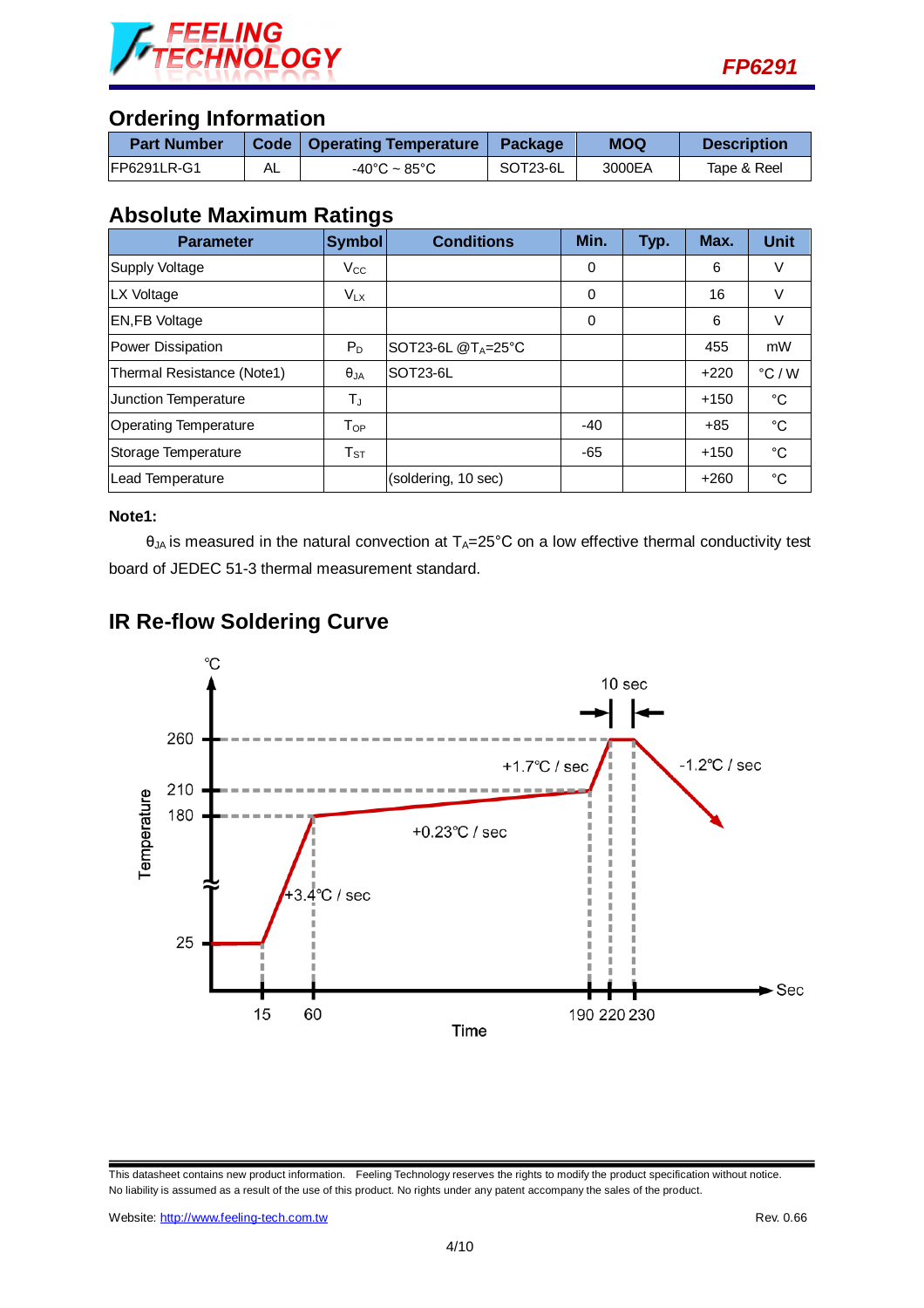



## **Recommended Operating Conditions**

| <b>Parameter</b>                   | <b>Symbol</b> | <b>Conditions</b>   | Min.  | Typ. | Max. | Unit |
|------------------------------------|---------------|---------------------|-------|------|------|------|
| Supply Voltage                     | Vin           |                     | 2.6   |      | 5.5  |      |
| <b>Operating Temperature Range</b> |               | Ambient Temperature | $-40$ |      | +85  |      |

# **DC Electrical Characteristics** (V<sub>CC</sub>=3.3V, T<sub>A</sub>=25°C, unless otherwise specified)

| <b>Parameter</b>              | <b>Symbol</b>            | <b>Conditions</b>                                     | Min.           | Typ.   | Max.  | <b>Unit</b>     |  |
|-------------------------------|--------------------------|-------------------------------------------------------|----------------|--------|-------|-----------------|--|
| <b>System Supply Input</b>    |                          |                                                       |                |        |       |                 |  |
| Input Supply Range            | $V_{\rm CC}$             |                                                       | 2.6            |        | 5.5   | $\vee$          |  |
| Under Voltage Lockout         | VUVLO                    |                                                       |                | 2.2    |       | $\vee$          |  |
| <b>UVLO Hysteresis</b>        |                          |                                                       |                | 0.1    |       | $\vee$          |  |
| Quiescent Current             | $_{\rm lcc}$             | V <sub>FB</sub> =0.66V, No switching                  |                | 0.19   |       | mA              |  |
| <b>Average Supply Current</b> | $_{\rm lcc}$             | V <sub>FB</sub> =0.55V, Switching                     |                | 2.84   |       | mA              |  |
| Shutdown Supply Current       | $I_{\rm CC}$             | $V_{EN} = GND$                                        |                | 0.1    |       | μA              |  |
| <b>Oscillator</b>             |                          |                                                       |                |        |       |                 |  |
| <b>Operation Frequency</b>    | $F_{\rm osc}$            | $V_{FB} = 1.0V$                                       | 0.8            | 1.0    | 1.2   | MH <sub>Z</sub> |  |
| Frequency Change with Voltage |                          | $\triangle$ f / $\triangle$ V $ V_{CC}=$ 2.6V to 5.5V |                | 5      |       | %               |  |
| Maximum Duty Cycle            | <b>T</b> <sub>DUTY</sub> |                                                       |                | 90     |       | %               |  |
| <b>Reference Voltage</b>      |                          |                                                       |                |        |       |                 |  |
| Reference Voltage             | $V_{REF}$                |                                                       | 0.588          | 0.6    | 0.612 | $\vee$          |  |
| Line Regulation               |                          | $V_{CC} = 2.6V - 5.5V$                                |                | 0.05   |       | % / V           |  |
| <b>Enable Control</b>         |                          |                                                       |                |        |       |                 |  |
| Enable Voltage                | $V_{EN}$                 |                                                       | 0.96           |        |       | $\vee$          |  |
| Shutdown Voltage              | $V_{EN}$                 |                                                       |                |        | 0.6   | $\vee$          |  |
| <b>MOSFET</b>                 |                          |                                                       |                |        |       |                 |  |
| On Resistance of Driver       | $R_{DS(ON)}$             | $ILX=2A$                                              |                | 0.2    |       | Ω               |  |
| <b>Protection</b>             |                          |                                                       |                |        |       |                 |  |
| <b>OCP Current</b>            | $I_{OCP}$                |                                                       | $\overline{2}$ |        | 2.6   | A               |  |
| Adjustable OCP Current        | $I_{OCP}$                | With External Resistor:<br>10k~100k                   | 0.5            |        | 2.5   | A               |  |
| <b>OTP Temperature</b>        | T <sub>OTP</sub>         |                                                       |                | $+150$ |       | $^{\circ}C$     |  |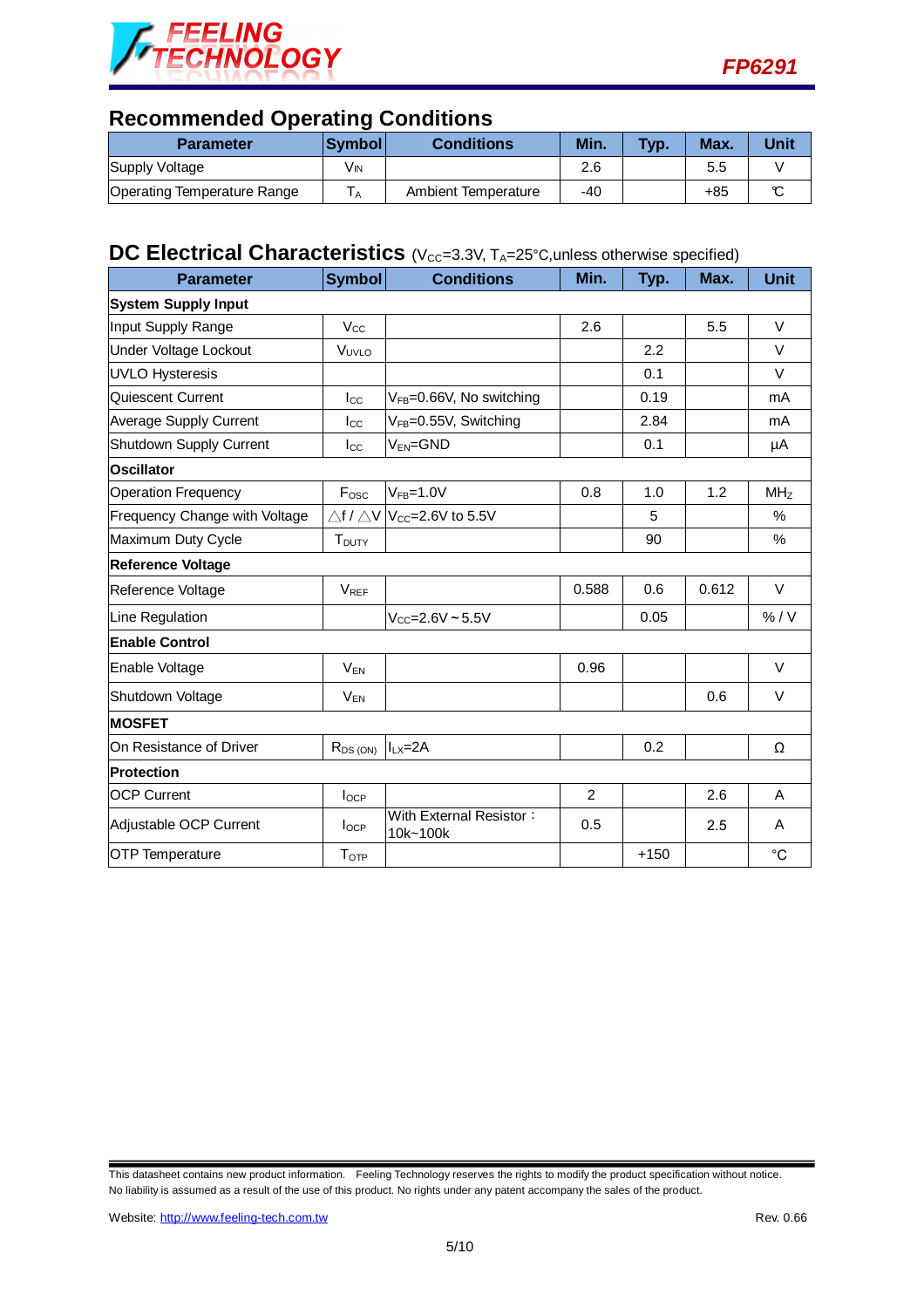

# **Typical Operating Characteristics**

**(VCC=3.3V, VOUT=5V, TA= 25°C, unless otherwise noted)** 

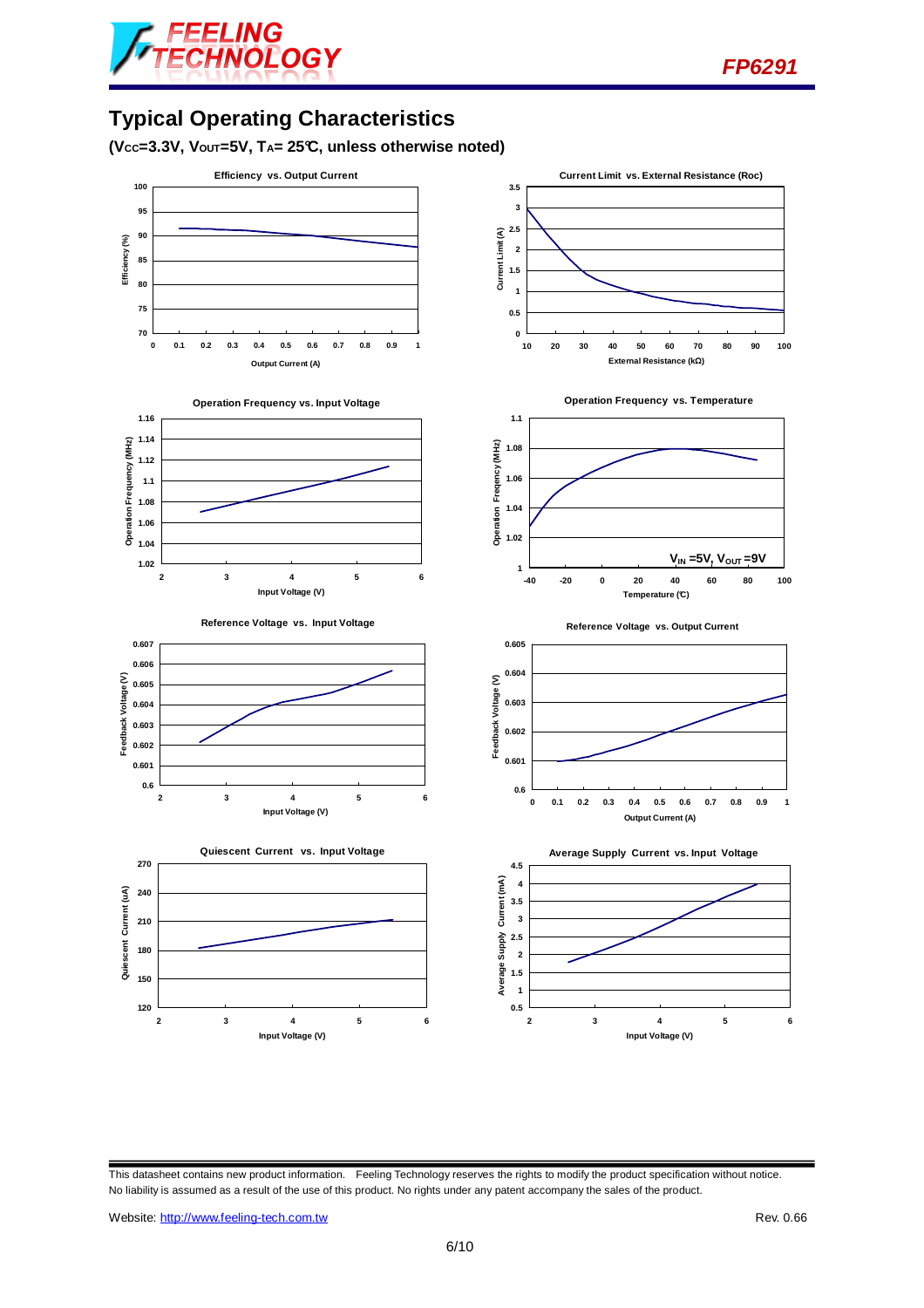

## **Function Description**

#### **Operation**

The FP6291 is a current mode boost converter. The constant switching frequency is 1MHz and operates with pulse width modulation (PWM). Build-in 16V / 2A MOSFET provides a high output voltage. The control loop architecture is peak current mode control; therefore slope compensation circuit is added to the current signal to allow stable operation for duty cycles larger than 50%.

#### **Soft Start Function**

Soft start circuitry is integrated into FP6291 to avoid inrush current during power on. After the IC is enabled, the output of error amplifier is clamped by the internal soft-start function, which causes PWM pulse width increasing slowly and thus reducing input surge current.

#### **Current Limit Program**

A resistor between OC and GND pin programs peak switch current. The resistor value should be between 10k and 100k. The current limit will be set from 2.5A to 0.5A. Keep traces at this pin as short as possible. Do not put capacitance at this pin. To set the over current trip point according to the following equation:

$$
I_{OCP} = \frac{48000}{R3}
$$

#### **Over Temperature Protection (OTP)**

FP6291 will turn off the power MOSFET automatically when the internal junction temperature is over 150°C. The power MOSFET wake up when the junction temperature drops 30°C under the OTP threshold temperature.

#### **Output Disconnect**

When power on and the EN pin will be pulled high. The FP6291 start up and operates. The external PMOS is turned on and current through it for output loading. While output loading is increase, output voltage is drop. When the FB pin voltage is under 0.3V, the EN pin sinks 20µA current, the external PMOS will be turn off. The output short condition will be disconnected.

This datasheet contains new product information. Feeling Technology reserves the rights to modify the product specification without notice. No liability is assumed as a result of the use of this product. No rights under any patent accompany the sales of the product.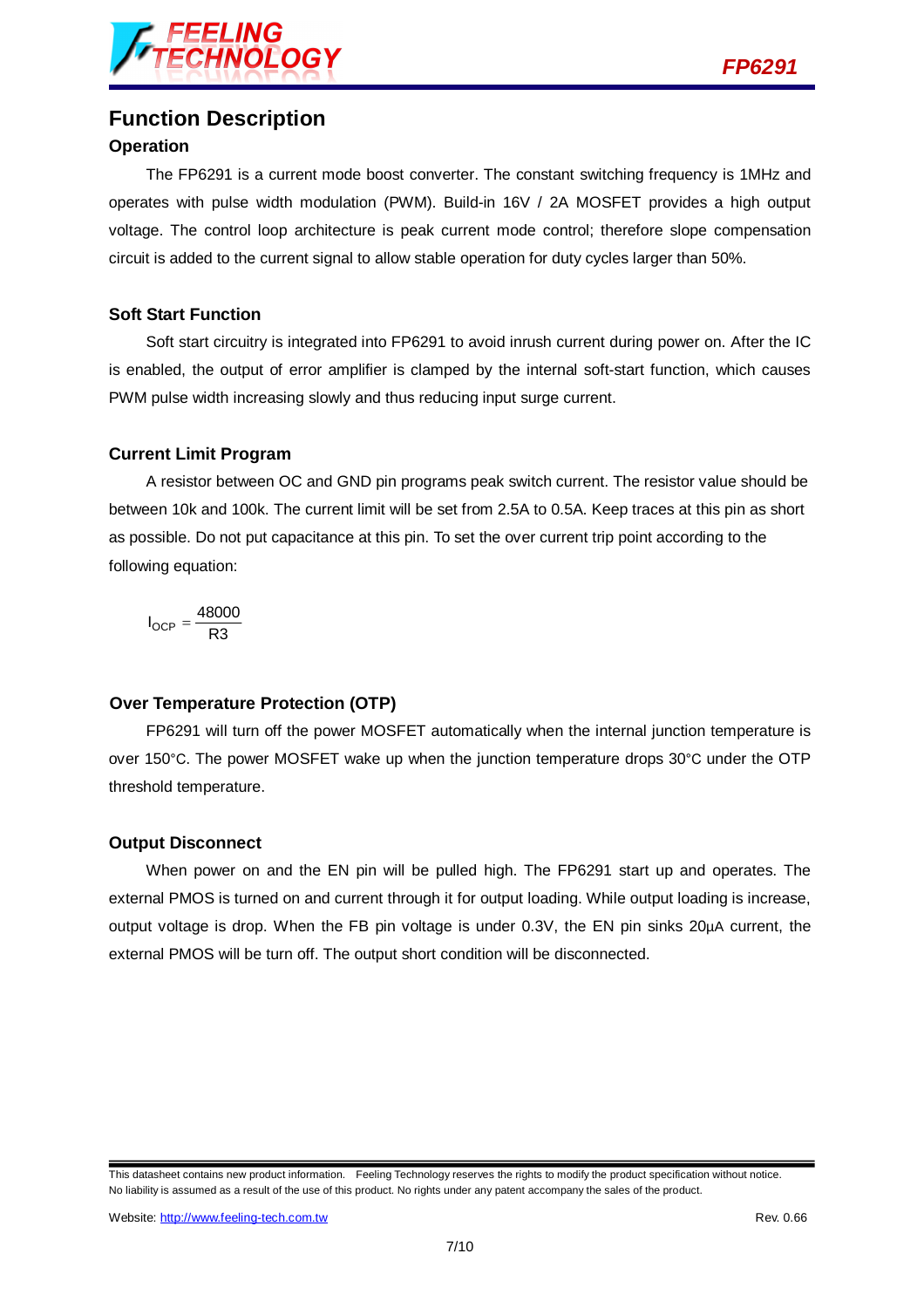



## **Application Information**

#### **Inductor Selection**

Inductance value is decided based on different condition. 3.3uH to 4.7µH inductor value is recommended for general application circuit. There are three important inductor specifications, DC resistance, saturation current and core loss. Low DC resistance has better power efficiency. Also, it avoid inductor saturation which will cause circuit system unstable and lower core loss at 1 MHz.

#### **Capacitor Selection**

The output capacitor is required to maintain the DC voltage. Low ESR capacitors are preferred to reduce the output voltage ripple. Ceramic capacitor of X5R and X7R are recommended, which have low equivalent series resistance (ESR) and wider operation temperature range.

#### **Diode Selection**

Schottky diodes with fast recovery times and low forward voltages are recommended. Ensure the diode average and peak current rating exceed the average output current and peak inductor current. In addition, the diode's reverse breakdown voltage must exceed the output voltage.

#### **Output Voltage Programming**

The output voltage is set by a resistive voltage divider from the output voltage to FB. The output voltage is:

$$
V_{OUT} = 0.6V \left(1 + \frac{R1}{R2}\right)
$$

#### **Layout Considerations**

- 1. The power traces, consisting of the GND trace, the LX trace and the  $V_{CC}$  trace should be kept short, direct and wide.
- 2. LX、L and D switching node, wide and short trace to reduce EMI.
- 3. Place C<sub>IN</sub> near  $V_{CC}$  pin as closely as possible to maintain input voltage steady and filter out the pulsing input current.
- 4. The resistive divider R1and R2 must be connected to FB pin directly as closely as possible.
- 5. FB is a sensitive node. Please keep it away from switching node, LX.
- 6. The GND of the IC,  $C_{IN}$  and  $C_{OUT}$  should be connected close together directly to a ground plane.

This datasheet contains new product information. Feeling Technology reserves the rights to modify the product specification without notice. No liability is assumed as a result of the use of this product. No rights under any patent accompany the sales of the product.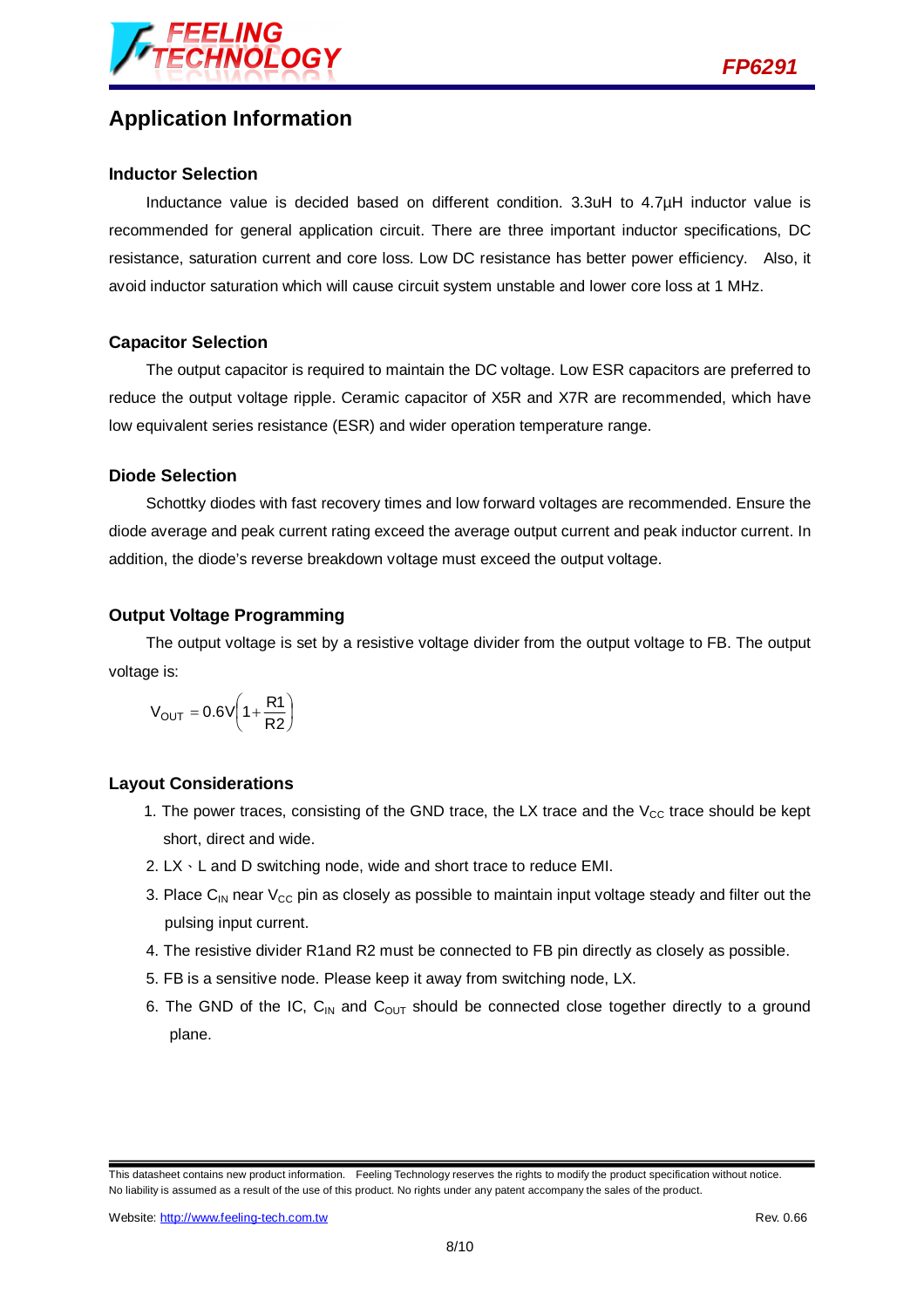

# **Typical Application**